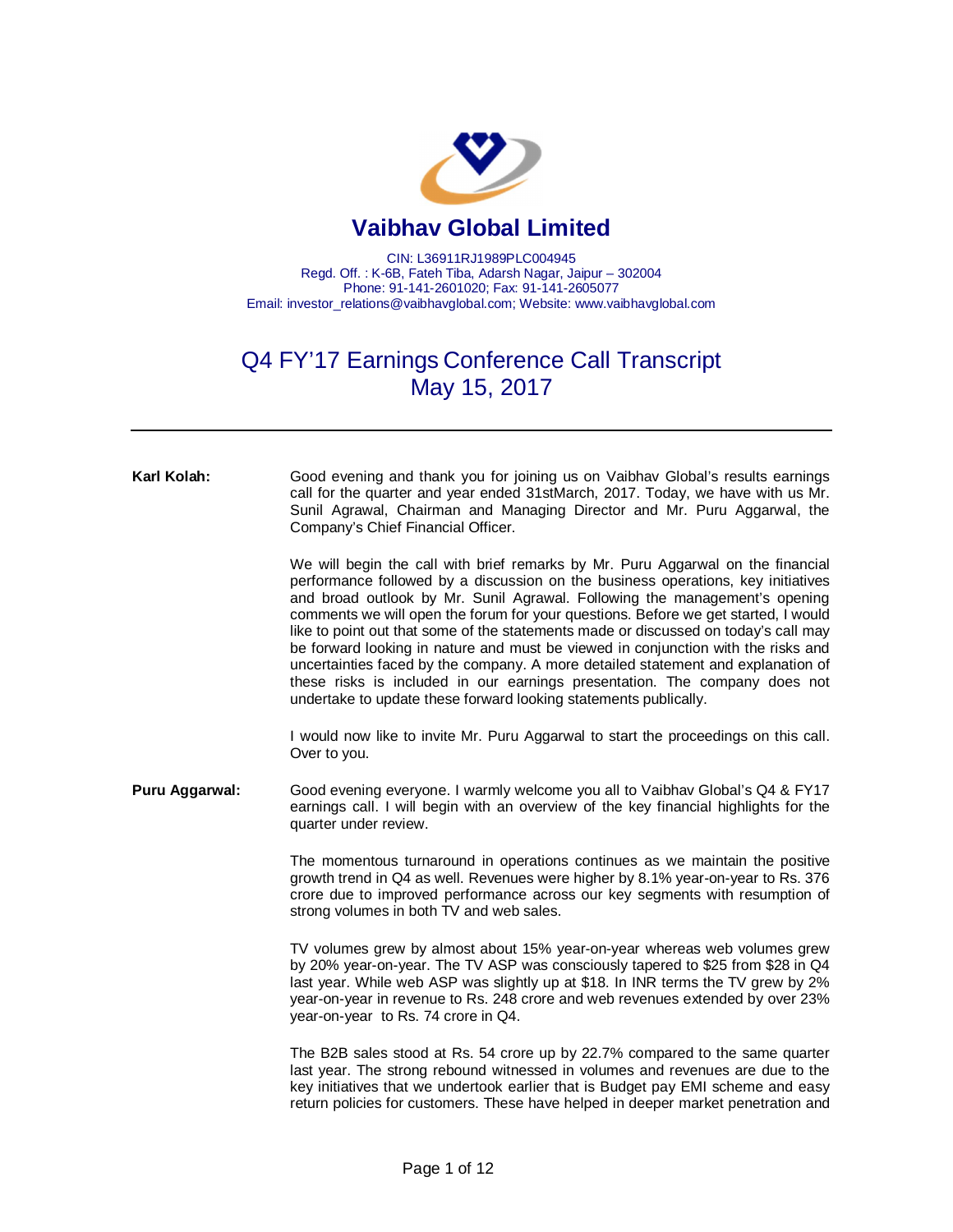gaining market traction. In addition, we have improved the TV programing via engaging storytelling and on air guest experts.

The overall experience and customer engagement has also further been boosted by an improved web and app interface in both UK and US. During the quarter, we continue to maintain healthy gross margins which stood at 60% despite a high contribution from B2B revenues and an adverse GBP devaluation impact.

Such healthy margins are a key USP for VGL and showcase our ability to manufacture and source quality products at highly competitive prices. A high gross margin helps the company have a high leeway in pricing products and helps it respond to any potential increase in competitive intensity.

EBITDA for the quarter was higher by almost 123% year-on-year at Rs. 31 crore translating to a margin of 8.3%. We have expanded margins by 430 basis points year-on-year aided by higher topline and leveraging of fixed cost. This led to a 122% year-on-year increase in PAT to Rs. 20 crore for the quarter under revenue.

Also importantly we are continuing to see positive operating and free cash flows which were at Rs. 58 crore and Rs. 48 crore for the quarter. We ended the year with operating cash flow of Rs. 91 crore and free cash flow of Rs. 64 crore.

With these comments, I now handover the discussion to Mr. Sunil Agrawal to share his views on the business.

**Sunil Agrawal:** Thank you, Puru. I welcome you once again to Vaibhav Global's Q4 &FY17 earnings conference call.

> Puru has given you an update on the financial and operational performance for the fourth quarter of FY17. I will now give you an overview of the operations and our growth strategy for FY18.

> As you are aware the recovery we have started witnessing from Q2 is on track with superior financial and operating performance. It is encouraging to note that both TV and web have shown strong growth in revenues with volume growing over 16% year-on-year in Q4.

> The operational initiatives that we have undertaken have led to sustained inclusion of customer traffic across platforms. The EMI initiatives through budget pay form 26% of gross retail sales in US and 16% of gross sales in UK during FY17. Budget pay instalment option started in the end of Q3 in UK and are now available on TV across both geographies. In the US we have already extended budget pay to our web customers which has drawn an encouraging response and we will be offering budget pay on our UK website soon.

> I will just take a moment to dwell on the successful rebranding of Liquidation Channel as Shop LC that we undertook at the start of Q4 of this year. This was essential as the Liquidation Channel would sometimes get associated with liquating old inventory, which is not true. Shop LC is a vibrant brand reflecting our current business model which showcases the ever-expanding range of lifestyle products and fashion jewellery that we offer.

> On consent that the shop as a brand registered much more positively with a larger customer base. We are now present in 110 million households in the US and UK which we reach with improved TV programming, engaging storytelling and on air guest experts for a great customer experience.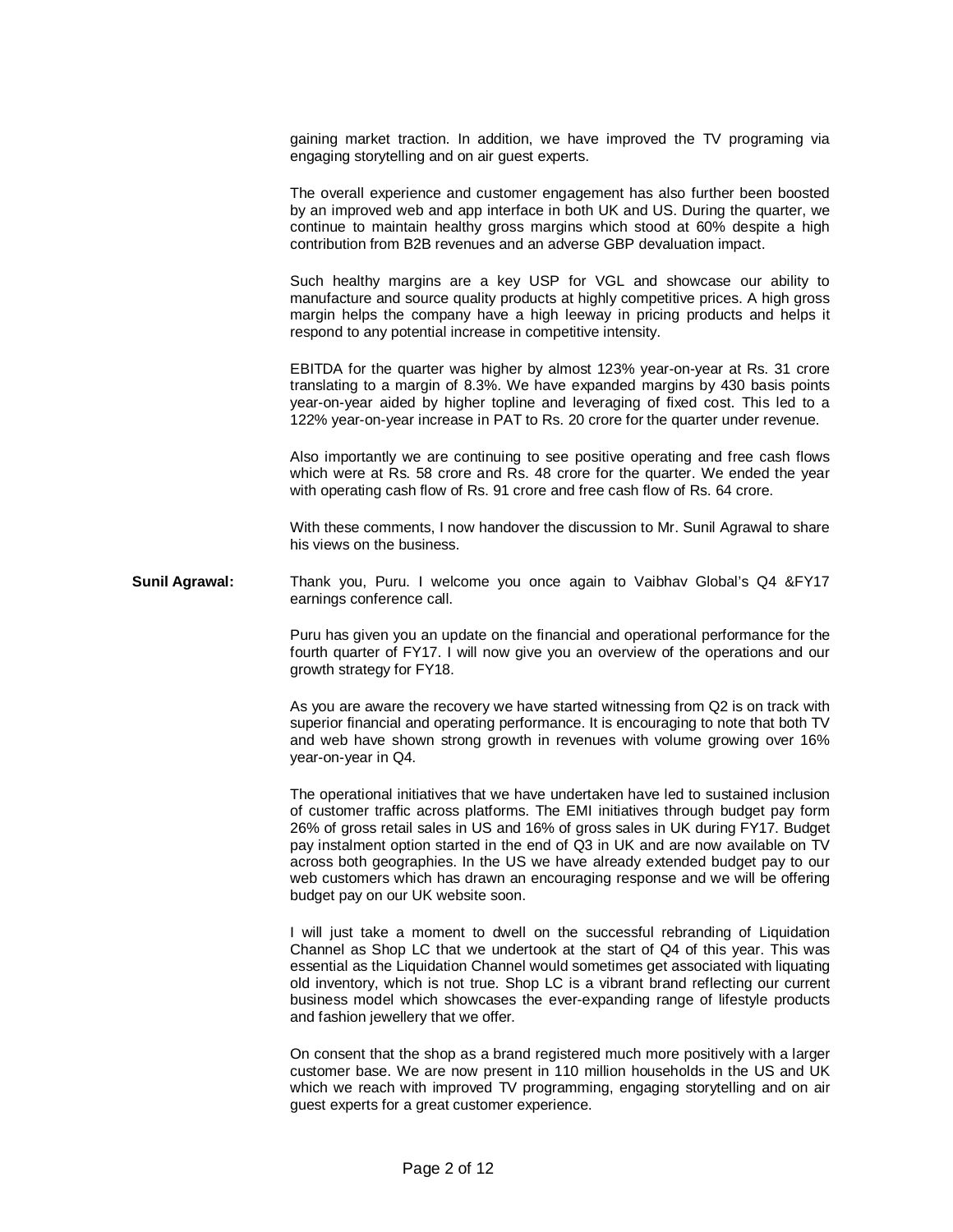We recently launched the mobile app for TJC in the UK. The response in both the markets has been encouraging and we expect their performance to enhance further. We have in place, an experienced IT management team which has helped us create world class customer interfaces and adopt timely technological updates. Another positive point has been the warm acceptance of our in-house brands, both in fashion jewelry and life style products. Brands such as Royal Jaipur, Everlasting by Katie Rooke, Nature's D' Ore, Giusseppe Perez, Milaan and Beauty Brands like Alicia Douvall, Courgar beauty, Nvy Beauty, etc., have now registered well with customers. We are continuously incorporating any feedback and adapting to evolving customer preferences.

Let me now highlight some vital customer centric data points. In Q4 we added 42,000 new registrations and now serve 340,000 unique customers on an annualized basis. Repeat buying activity of our customers is at 19 times as compared to 16.6 times in FY16. Average selling price during the quarter has been \$26.7 as compared to \$28.5 year-over-year.

Average annual purchase by each customer is at 27 pieces during the year as compared to 24 pieces in FY16. Customer retention rate is now at 47.4% in US and 49.3% in UK. To conclude, we are confident about the future of our unique business model. We have put in place a robust low cost manufacturing and procurement base in India and Southeast Asian markets. In addition, we have been to 110 million households in US and UK along with growing web and mobile platforms.

In FY17 we took significant initiatives which has helped us regain strong customer traction and improved visibility. We now look forward to build on this momentum and expand our deep value proposition to a large customer base. We are committed to providing sustained and long-lasting value to all our stakeholders.

With that I conclude my opening remarks and I request the operator to open the floor for questions.

- **Moderator:** Thank you very much, sir. Ladies and gentlemen, we will now begin the questionand-answer session. We have the first question from the line of Sunil Jain from Nirmal Bang Securities Pvt. Ltd. Please go ahead.
- **Sunil Jain:** First of all, can you repeat the numbers of unique customers and I was not able to take it properly?
- **Sunil Agrawal:** Sure, in Q4 we added 42,000 new registrations and we have now 340,000 unique customers on annualized basis.
- **Sunil Jain:** And sir, this repeat buying?
- **Sunil Agrawal:** Repeat buying is at 19 times and the pieces are 27 pieces during the year across both US and UK.
- **Sunil Jain:** Okay sir and customer retention rate in US if you can give?
- **Sunil Agrawal**: 47.4% in US and 49.3% in UK.
- **Sunil Jain:** Any guidance would you like to share for FY18?
- **Sunil Agrawal:** Low double-digit growth on the top line.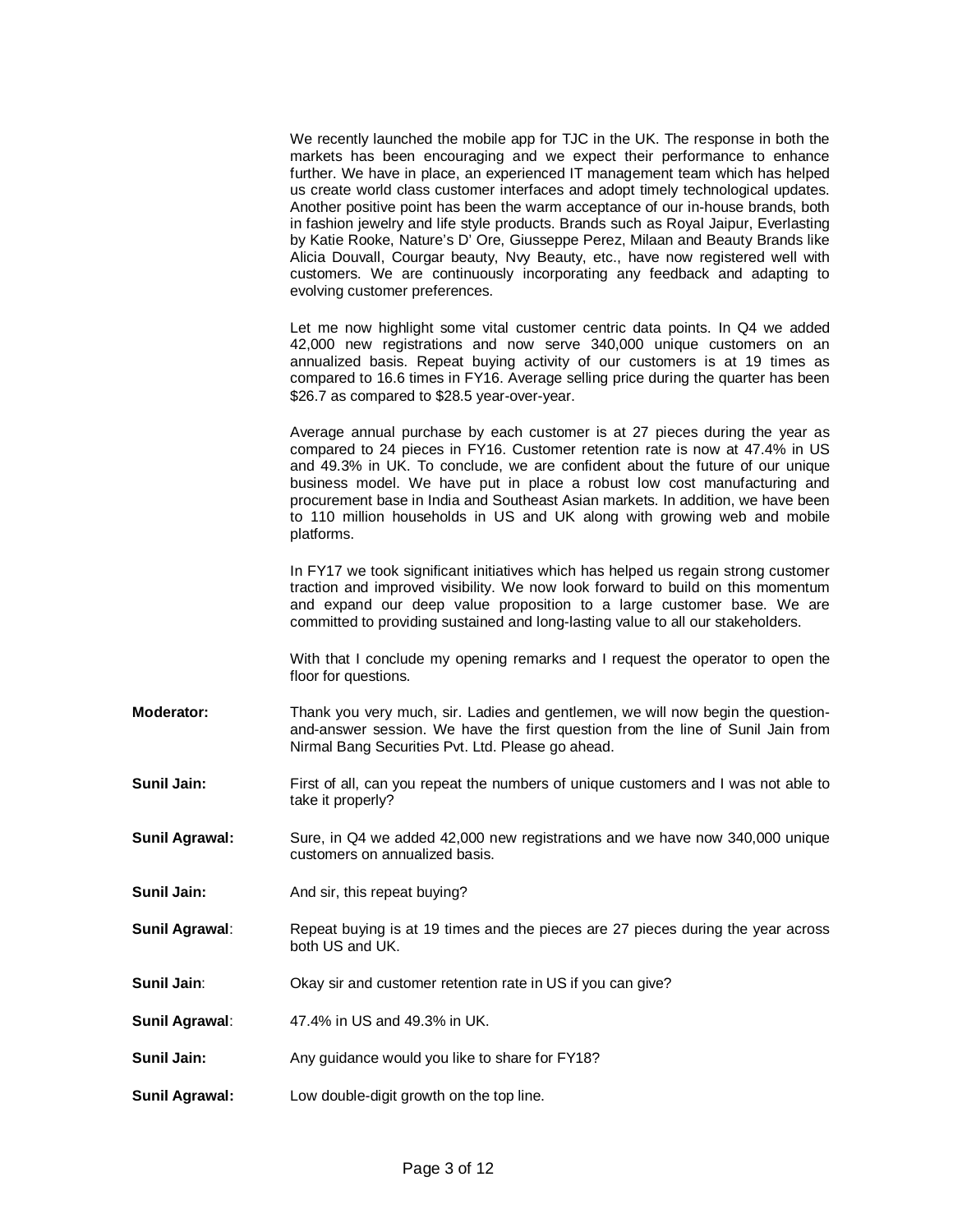| Sunil Jain:           | That is anywhere between 10% to 15%?                                                                                                                                                                                                                                                                                                                                                                                                                                                                                                                                                                                                                                                                                                                                                                                                               |
|-----------------------|----------------------------------------------------------------------------------------------------------------------------------------------------------------------------------------------------------------------------------------------------------------------------------------------------------------------------------------------------------------------------------------------------------------------------------------------------------------------------------------------------------------------------------------------------------------------------------------------------------------------------------------------------------------------------------------------------------------------------------------------------------------------------------------------------------------------------------------------------|
| Sunil Agrawal:        | Correct.                                                                                                                                                                                                                                                                                                                                                                                                                                                                                                                                                                                                                                                                                                                                                                                                                                           |
| Sunil Jain:           | This is you are talking about the overall sales growth?                                                                                                                                                                                                                                                                                                                                                                                                                                                                                                                                                                                                                                                                                                                                                                                            |
| Sunil Agrawal:        | Yes, correct.                                                                                                                                                                                                                                                                                                                                                                                                                                                                                                                                                                                                                                                                                                                                                                                                                                      |
| Sunil Jain:           | Or volume growth?                                                                                                                                                                                                                                                                                                                                                                                                                                                                                                                                                                                                                                                                                                                                                                                                                                  |
| <b>Sunil Agrawal:</b> | Overall sales growth. Now we expect our average price point to be fairly similar as<br>they have been in FY17 so the volume and the topline both should grow.                                                                                                                                                                                                                                                                                                                                                                                                                                                                                                                                                                                                                                                                                      |
| Sunil Jain:           | Another point was like now the rupee has appreciated a lot. So do we see any<br>impact of that on our financials?                                                                                                                                                                                                                                                                                                                                                                                                                                                                                                                                                                                                                                                                                                                                  |
| Puru Aggarwal:        | Sunil ji, good evening to you. The Q4 already has seen that change in currency.<br>Dollar has depreciated from what it used to be I mean rupee has been stronger.<br>GBP impact already has been reported between 2016 to 2017. So that way impact<br>has already been there largely of the GBP. So if we look at the market; so GBP<br>should be not having much of downside from here it can only slightly be better. And<br>from experts what we understand dollar slightly may have some challenge, but not<br>so significant. So my point is that what we have witnessed in Q4 by and large we<br>see similar solutions this year as well which means we should not have much of<br>the impact. These numbers are despite the impact of currency movement. So we<br>think that we should be able to carry the same impression in future also. |
| Sunil Jain:           | No, in this particular quarter, what was the impact we see exchange loss of around<br>Rs. 1.64 crore but apart from that anything else?                                                                                                                                                                                                                                                                                                                                                                                                                                                                                                                                                                                                                                                                                                            |
| Puru Aggarwal:        | Yes, so that is actually there in the results. Apart from that topline has also been<br>impacted which is not separately reflected. If I give a sense that what it means in<br>topline so GBP alone has impacted Rs. 12 crore, in topline. If we add that Rs. 12<br>crore into our topline it should have been a growth of 12% against 8%.                                                                                                                                                                                                                                                                                                                                                                                                                                                                                                         |
| Sunil Jain:           | Okay and will there be any impact of this rupee appreciation against dollar in this<br>revenue or that will get reflected in Q1?                                                                                                                                                                                                                                                                                                                                                                                                                                                                                                                                                                                                                                                                                                                   |
| Puru Aggarwal:        | Q4 already has that impact because you can see Q4 rupee has been pretty strong.<br>So that is already there in Q4 results.                                                                                                                                                                                                                                                                                                                                                                                                                                                                                                                                                                                                                                                                                                                         |
| Sunil Jain:           | So how much that can be?                                                                                                                                                                                                                                                                                                                                                                                                                                                                                                                                                                                                                                                                                                                                                                                                                           |
| Puru Aggarwal:        | Similar thing it should happen in Q1 also. And secondly more important point is that<br>both these currencies largely they are notional translations. In the case of<br>consolidation we have to translate and put it into INR but in real terms this is not a<br>conversion.                                                                                                                                                                                                                                                                                                                                                                                                                                                                                                                                                                      |
| Sunil Jain:           | Yes, that I agree but whatever the dollar revenue is there, while reporting in INR<br>you take average rate or year end rate?                                                                                                                                                                                                                                                                                                                                                                                                                                                                                                                                                                                                                                                                                                                      |
| Puru Aggarwal:        | So that is the one by the accounting standards. So the way that standard defines is<br>that we take the average rate, we take the average rate of 12 months and already<br>9 months results are reported so that is deducted from there. So the balance<br>remains for the fourth quarter.                                                                                                                                                                                                                                                                                                                                                                                                                                                                                                                                                         |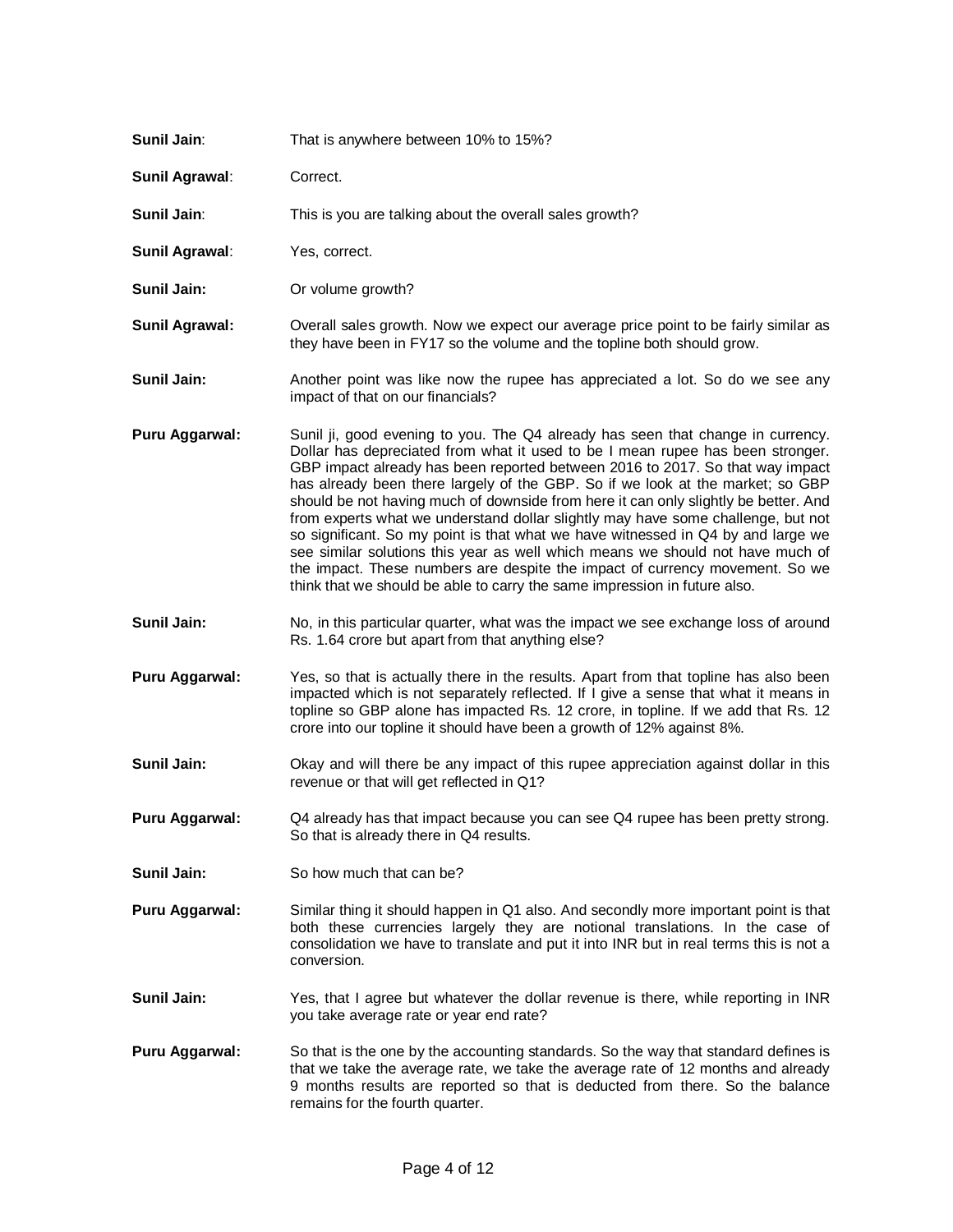- **Moderator:** Thank you. Next question is from the line of Vikrant Kashyap from Kedia Securities. Please go ahead.
- **Vikrant Kashyap:** Sir, do we consider is the worst behind us?
- **Sunil Agarwal:** So yes, if you are referring to the negative set of numbers, negative growth yes but there are partly internal and partly external factors. So our visibility is consistent low double-digit growth in short to medium terms.
- **Vikrant Kashyap:** Okay so you are targeting lower double-digit growth and what kind of margin we are expecting?
- **Sunil Agarwal:** As we continue to increase the topline there will be leverage on the bottom line. We are not giving guidance on the bottom line at this time, but as you might have seen in last few quarters as you increase the top line the bottom line leverage has been significant.
- **Vikrant Kashyap:** Yes, they have improved quarter-on-quarter?
- **Sunil Agarwal:** Yes, so they will continue to improve as the top line increases.
- **Vikrant Kashyap:** Okay. And sir have you planned any new CAPEX or fresh CAPEX for FY18 onwards?
- **Sunil Agarwal:** It will be largely maintenance CAPEX, no major CAPEX initiatives in plan.
- **Vikrant Kashyap:** Okay. And sir, you have taken several new initiatives in last year the benefit has been started looking in. So do we see more benefits coming in next year like the EMI pay and easy return policies has given big boost and now we have come up with mobile platform in US, UK?
- **Sunil Agarwal:** Correct.
- **Vikrant Kashyap:** So do we see more benefits in terms of user engagements and new customers coming in growing toplines?
- **Sunil Agarwal:** Yes, so our guidance of 10% to 15% in keeping all those initiatives in mind.
- **Moderator:** Thank you. Next question is from the line of Runjhun Jain from Nirmal Bang Securities Pvt. Ltd. Please go ahead.
- **Runjhun Jain:** Sir, what is the sales return you have mentioned I missed that?
- **Sunil Agarwal:** You want return rates for the business or you want specifically for US or UK?
- **Runjhun Jain:** Sir, separately if you can give for the quarter?
- **Sunil Agarwal:** Okay. In US, the return rate has been 14% and for UK it has been 28%.
- **Runjhun Jain:** Sir, we were also developing the mobile platform, so all those platforms development all is over from our side?
- **Sunil Agarwal:** Yes, they all have been launched.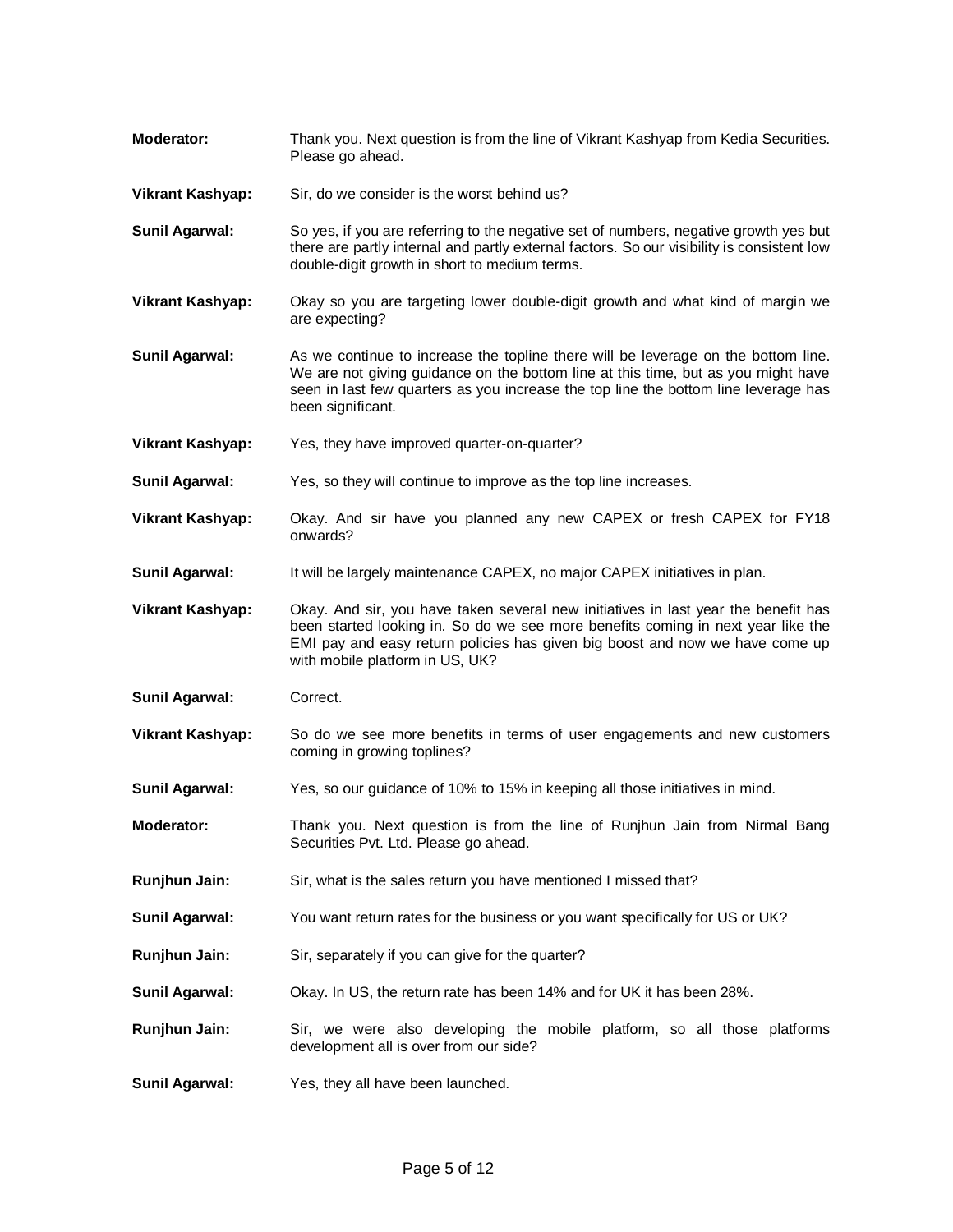- **Runjhun Jain:** They have been launched and good response you have got or is it too early to say?
- **Sunil Agarwal:** It is too early to say, whoever is downloading they have seen the orders coming in on that and we have just started promoting it. We did not promote it earlier. So the response actually will come in from next quarter onwards.
- **Runjhun Jain:** Okay and sir, we have also seen that other competitors in US have got initial funding from PE and that is how they were also burning a little more cash and trying to gain market share. Do you think that trend is still continuing or is there anything slowdown in their burning the cash rate?
- **Sunil Agarwal:** The other competitor, I do not know of them getting any funding, but they came in with lot of promotional activities like EMIs and low shipping cost and all that, but they did very well, their growth rate was very strong. It is still a private company but our information is that they did fairly well and they continue to do well.
- **Runjhun Jain:** Okay but now we have also started giving those promotions?
- **Sunil Agarwal:** So we have also getting the market share now because we launched the budget pay and return policy. The EMIs and returnability so when our closest competitor called JTV when they launched EMI so we were facing the brunt of the whole industry, the largest player starting from \$6 billion, \$3 billion and the \$500 million everybody was giving EMI and we were the only one left not giving it. So we faced that brunt and that impacted our performance. So once we started giving EMI now we are also one of the EMI players, so now because of a low cost and a very differentiated strategy we can start to regain the market share.
- **Runjhun Jain:** What platform or the apps you have launched that we have launched in US as of now, not in UK?
- **Sunil Agarwal:** We have launched in both US and UK.
- **Runjhun Jain:** Okay sure, sir this figure if you can provide me and that is all from my side. Thank you.
- **Sunil Agarwal:** Runjhun, the overall return rate is 15%. Remember in the group level there is B2B business which is very low return. So although UK is high return the average becomes only 15%.
- **Moderator:** Thank you. Next question is from the line of Ronak Morjaria from Edelweiss Asset Management. Please go ahead.
- **Ronak Morjaria:** I just wanted to understand we are seeing an increase in our average selling price in the web sales. So are we trying to focus on a higher price point from here as well or we are planning to have an average price point in the similar range of \$18?
- **Sunil Agarwal:** We expect in long run the average price point to fluctuate plus or minus 10%. So for us plus or minus 10% is within the normal acceptable range. And we expect the same price point to continue.
- **Ronak Morjaria:** Okay and in TV you have a similar price point around \$24, \$25?
- **Sunil Agarwal:** Our average last financial year was \$26.7 and we expect that to continue for the foreseeable future plus or minus 10%.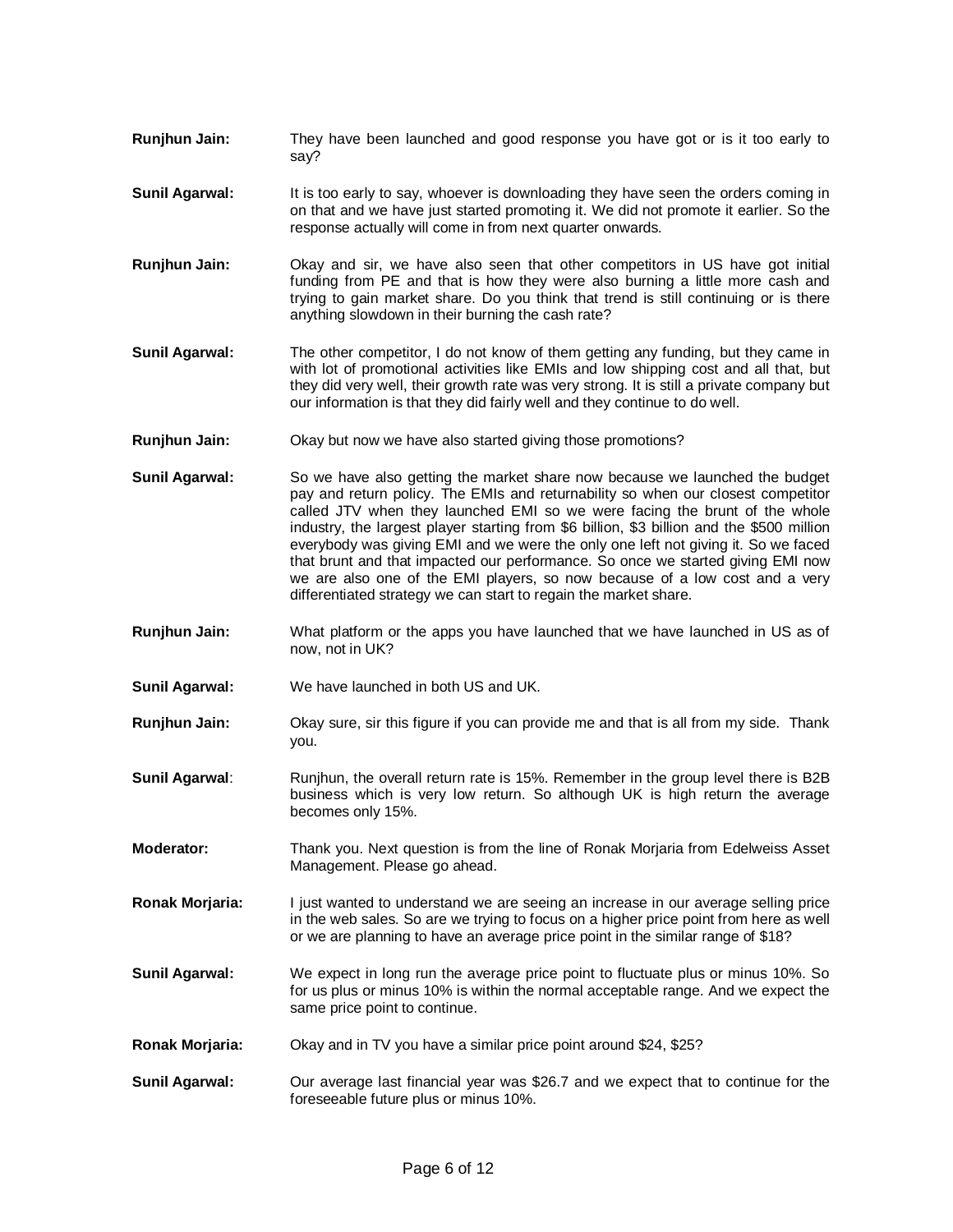- **Puru Aggarwal:** And just to add to that point in fact TV is a push model and web is a pull model. So to that extent that also makes a difference.
- **Moderator:** Thank you. Next question is from the line of Pathik Gandotra from Dron Capital Advisors LLP. Please go ahead.
- **Pathik Gandotra:** I had just one question about the impact of the rupee-dollar or rupee-pound. So what would have been the impact in this quarter on the EBITDA absolute because of the currency?
- **Puru Aggarwal:** So the impact of GBP on EBITDA for the quarter would have been about Rs.54 lakhs because the more you reach in P&L it keeps on tapering. And for the year it would have been around Rs. 2.09 crore.
- **Pathik Gandotra:** And for dollar?
- **Puru Aggarwal:** For dollar actually it is already in real terms in P&L.
- **Pathik Gandotra:** So in dollar terms if you want more rupee terms you want lesser, right what is their impact?
- **Puru Aggarwal:** Yes, so for the quarter actually the impact is negative 0.6% and for the year it is positive by 2.5%.
- **Pathik Gandotra:** 2.5% of what?
- **Puru Aggarwal:** You asked me the question about dollar versus rupee impact.
- **Pathik Gandotra:** So I am saying in rupees if EBITDA was x what would have been EBITDA taking account of the other dollar appreciation?
- **Puru Aggarwal:** So EBITDA calculation I do not have ready with me.
- **Pathik GandotraG:** Topline would have been higher by 2.5% is that what you are saying?
- **Puru Aggarwal:** What I am saying is let me repeat once again. For the quarter, the impact was negative 0.6% and for the whole year it was positive 2.5%.
- **Pathik Gandotra:** Okay so if the rupee had been at the exchange having the same at the beginning of the year then your sales would have been higher by 2.5%, right? Then the whole thing would have flown to the margin, right because that whole thing will be throwing you the margin, right?
- **Puru Aggarwal:** For the whole year, there is a positive movement between dollar versus rupee. The result is positively impacted by 2.5% for the full year. But when we look at for the quarter, then the impact is negative 0.6%.
- **Pathik Gandotra:** And finally, on the going forward as you are in the call you were saying that you will do low double-digit growth and so as growth accelerates as growth delivered, even a 12%, 15% was delivered margins should keep improving right quarter after quarter?
- **Sunil Agrawal:** Yes, we expect that. So the EBITDA will continue to be impacted not the gross margin but the EBITDA and PAT, PBT will continue to improve.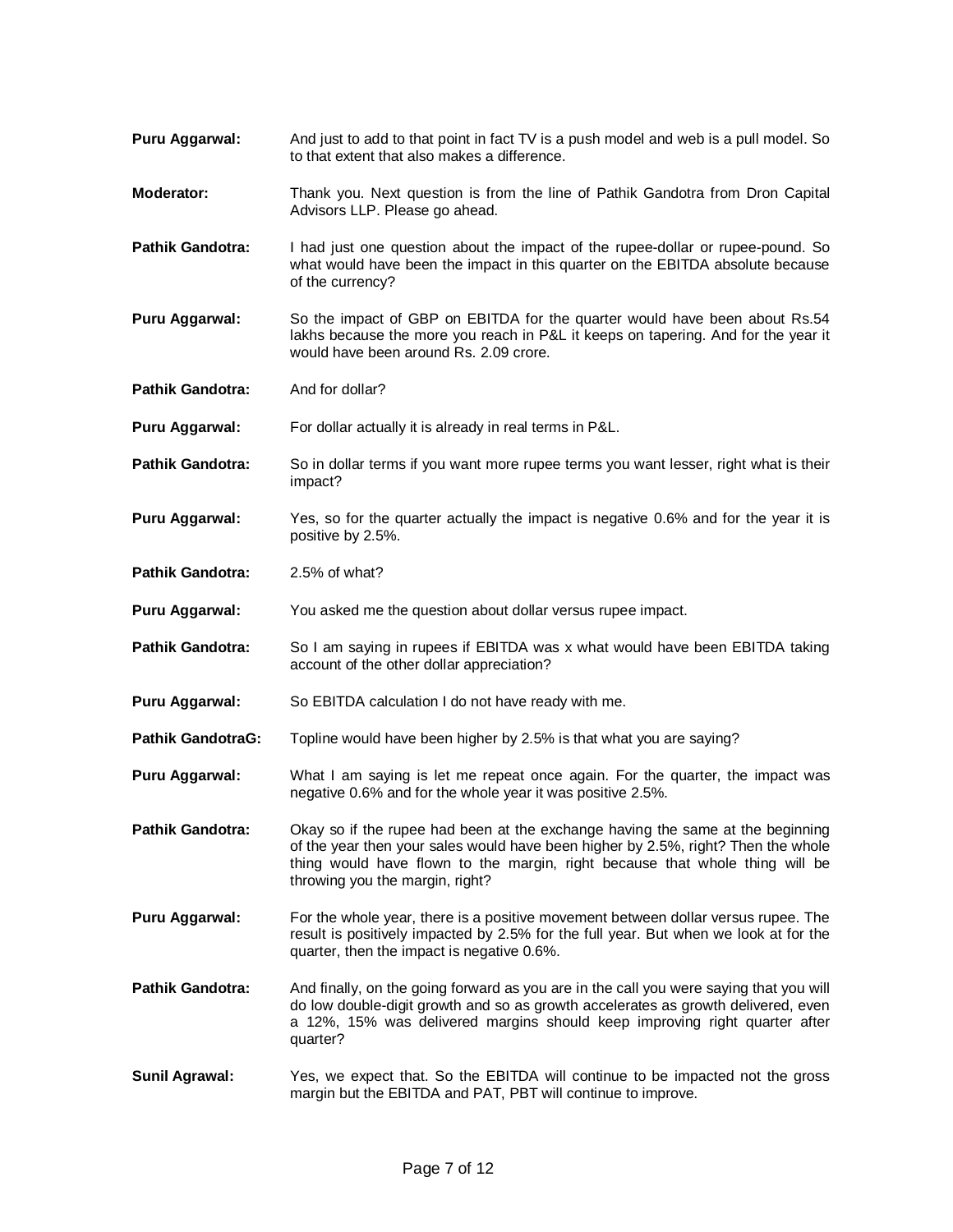- **Pathik Gandotra:** So there is a growth margin in one of the quarters around 70% and since then it has been about 66%. So what is the ideal gross margin in that you will be working with?
- **Sunil Agrawal:** So between 60% to 62% is our expectation.
- **Pathik Gandotra:** But you are delivering more than that, you are earning 66%, right?
- **Sunil Agrawal:** For the year, quarter-to-quarter sometimes there is a variation but when you look at the year-to-year so we have been mostly 60% except the last year 2015-16 we delivered 63%. Otherwise we have always between 60% and 61%.
- **Pathik Gandotra:** Okay got it. So we should continue to see strong earnings hopefully?
- **Sunil Agarwal:** Yes, we look forward to that.
- **Pathik Gandotra:** And any other competitive thing or do you know any other developing competition any other in the landscape which is just beginning because if we go back rewind three, four years, this whole EMI thing has just begun and we were kind of sticking to our guns of doing business the right way. But any other thing that is developing on the horizon which can be of a not a concern but of notice that you will notice?
- **Sunil Agarwal:** So we are seeing quite a rise of market places like Amazon and eBbay's. So we have recently launched a separate division in both US and UK to also send our feed of our e-com feed to those market places. So we are publishing our product to them to gain that customer, acquire customer from them who can come to us and also expose our product on that particular space. So that may change over the time, I mean we are seeing that they are becoming stronger and stronger so we want to be part of that growth that comes in.
- **Pathik G:** Okay so you are selling so you are putting your products on Amazon in some way?
- **Sunil Agarwal:** Amazon and eBay both and also Walmart and jet.com so we would put all our feed will be published on all the market places in the US and UK.
- **Pathik G:** And any initial success any initial thing that you have or it has just begun?
- **Sunil Agarwal:** We have just begun from last few weeks, two, three weeks.
- **Pathik G:** Yes, that is too early then.
- **Sunil Agarwal:** We are positive.
- **Pathik G:** But are you hopeful on that, I mean are you expecting there to be some element of growth driver going forward?
- **Sunil Agarwal:** It is still new so it is too new to give a guidance on.
- **Moderator:** Thank you. Next question is from the line of Sourabh Shah, individual investor. Please go ahead.
- **Sourabh Shah:** Sir, do not you think that the company was a bit slow in realizing the benefit of EMI policy and easy return, and if so can we expect the same kind of response from the Company going forward to any technological change or any other competitive pressure?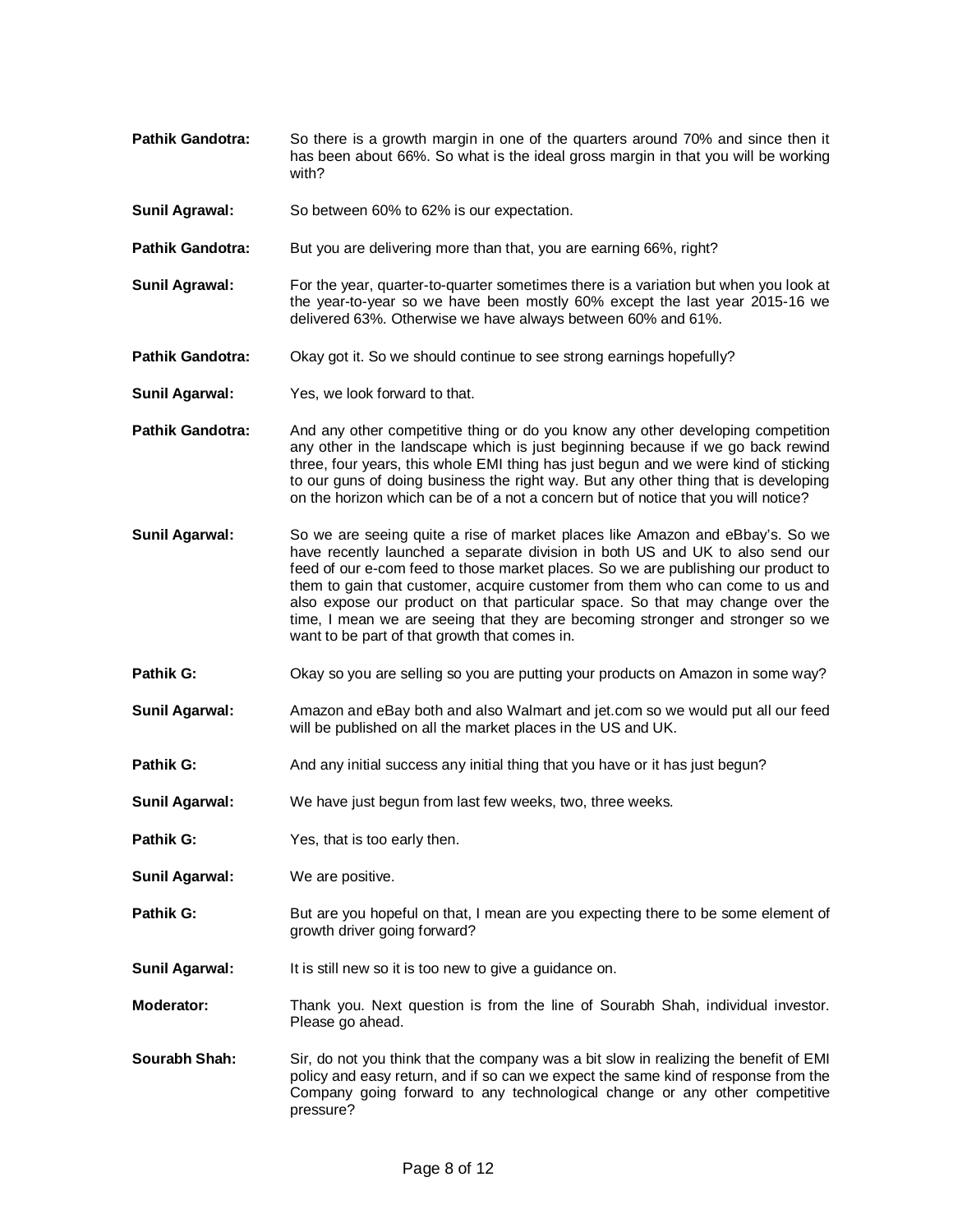- **Sunil Agarwal:** You are right we were slow and in many conference calls I have admitted that not because we are slow to respond generally business wise but our read of the market was since our price point is so low almost one third of the competition, it did not impact us. So it was not for the lack of agility but for our misplaced belief. So to your next question would we be slow to something else, now that is a very hypothetical question. Hopefully I answered that in Pathik's question about what next. So the market place is one thing that has seen something new and potential for us. So rather than to be impacted by us we have embraced it and turned it into a friend so if that answers your question. Now anything else I do not know whether there is anything else which is not in our visibility so I cannot say anything on that.
- **Moderator:** Thank you. Next question is from the line of Ronak Morjaria from Edelweiss Asset Management. Please go ahead.
- **Ronak Morjaria:** I would just like to understand do we have any kind of hedging policy since our all the transactions are in USD and GBP?
- **Puru Aggarwal:** Okay so there are two types of impact in the P&L. One is notional impact which we just talked about couple of minutes back. That is by virtue of consolidation of UK and US balance sheet into Indian balance sheet. So that is completely notional so there is no point of having any hedging policy or any real hedging. Second is the real exchange gain or loss which is on the real exports being made from India to these countries. So when we get the money from there we convert it into rupee that is the real conversion. Now against that actually we have some amount of import which is in foreign currency so that provides us natural hedge. Second, we have working capital limits in dollar denomination so that also provides us a natural hedge. So generally we do not take any extra hedging position there.
- **Ronak Morjaria:** Okay. And also today we have exposure to 110 million viewers, do we plan to expand our viewership and invest in that in near term?
- **Sunil Agarwal:** So we constantly look at opportunities, we have a division called Affiliate Division in US. UK we are fully covered already so in US we constantly look at opportunities we call affiliates, affiliates callers, brokers callers. So our criteria is always that we should any market that comes our way should become within four months should become cover the marginal cost, if not then we exit from that market. And not to say that our existing homes also we constantly review them, if some homes are not producing sufficiently, then we would exit them.

So it is a constant exercise as you would see that in this period in quarter four we are at 85 million homes which is the same as 85 million home same time last year. So we did not grow but during the year there were churn some homes went out, some homes came in but overall we stayed same. So it could change a little bit plus or minus or stay same during the year but the difference will be within plus minus 10%.

- **Moderator:** Thank you. We have a follow up question from the line of Sourabh Shah, individual investor. Please go ahead.
- **Sourabh Shah:** Sir, can you provide an insight on the market size of US and UK and the market share that we currently enjoy?
- **Sunil Agarwal:** So the market size the biggest player in US is \$6 billion QVC, HSN is \$3 billion and Evine is \$600 million and JTV we assume it to be \$500 million. They are just a TV/e-com players. In addition to that there is a lot of pure e-com players on Amazon is one of them and they have a lot of other players. UK also QVC is about \$800 million and there are a few other players totaling about \$250 million. So both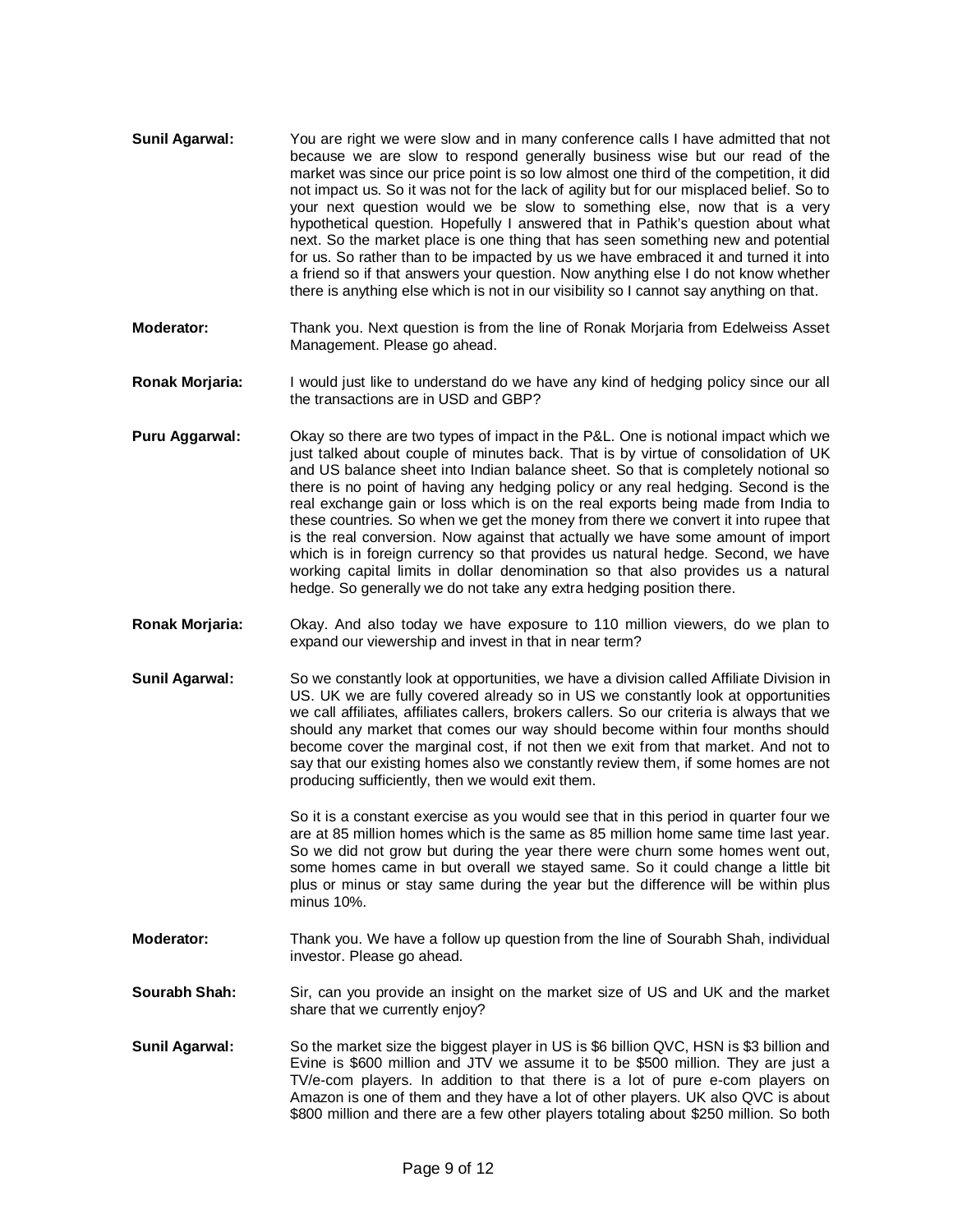US and UK between our addressable market we assume it to be about \$20 billion. So our \$200 million and their \$20 billion so it makes us 1% market share right now.

- **Sourabh Shah:** Okay and also sir, on the home décor and beauty segment that we entered recently, what is the company's performance on that front?
- **Sunil Agarwal:** It is pretty strong. In UK, the lifestyle product which is not jewelry product is already 17% and we expect this to cross 20% this financial year.
- **Sourabh Shah:** And what is the incremental revenue that we can expect going forward from this segment only?
- **Sunil Agarwal:** We do not look at the incremental revenue in per se, what we look at per home performance, per minute performance. Any product we will bring in whether it is jewelry or lifestyle or beauty every product must stand on its own. For that one minute that product must make its margin, even if it is new we do not give the benefit of it that it can sustain losses initially. It must produce. So any product that will continue to perform will get more air time and any product that does not perform will be exited. We are not looking incremental as such but overall the growth of that product line will be dependent on them carrying their weight.
- **Moderator:** Thank you. Next question is from Gopinath Reddy, individual investor. Please go ahead.
- **Gopinath:** Now when it comes to this new one that is coming in, Amazons and these guys coming with new market platforms who is going to be our toughest competitor I mean when it comes to pricing? We are the lowest priced ones when it comes to the present competitor to us. Given this new platform where anybody can produce and procure and use that market place to straightway land up there, are there any new competitors who are going to come with much lower pricing or equivalent to us kind of?
- **Sunil Agarwal:** Now this initiative is still rather new for us, for us to have that analysis in place of identifying the competitors yet. So maybe it will be at least one or two quarters before we can have that analysis in place because in this one it can be domestic competitor, it can be overseas competitor, it can be anybody.
- **Gopinath:** Exactly sir, my question is towards this, is it somebody who is in India or somewhere in this Southeast Asia places where they can come and very much compete with us kind of?
- **Sunil Agarwal:** It is a much more complicated than the simple television or local domestic business. It will take us first to analyze because it is not just the price, it is the customer service about the returnability, about the response, the customer engagement so there are a lot of factors to be taken into account. Somebody from China or India may not be able to accept the returns locally because they do not have an organization locally or they may not be able to respond immediately because they do not have 24 hours customer service or so and so. There are a lot of things to be considered.
- **Gopinath:** Okay. Among the things that you have suggested just now as obstacle for the new guys to come in, are there any things which are disadvantaging us vis-à-vis the existing larger competitors wherein we are not able to compete with them in terms of other than pricing because at the price that we are selling we should be grabbing the market like anything which we are not able to as of now. Is it that when it comes to returns taking that and customer service, are there any one particular or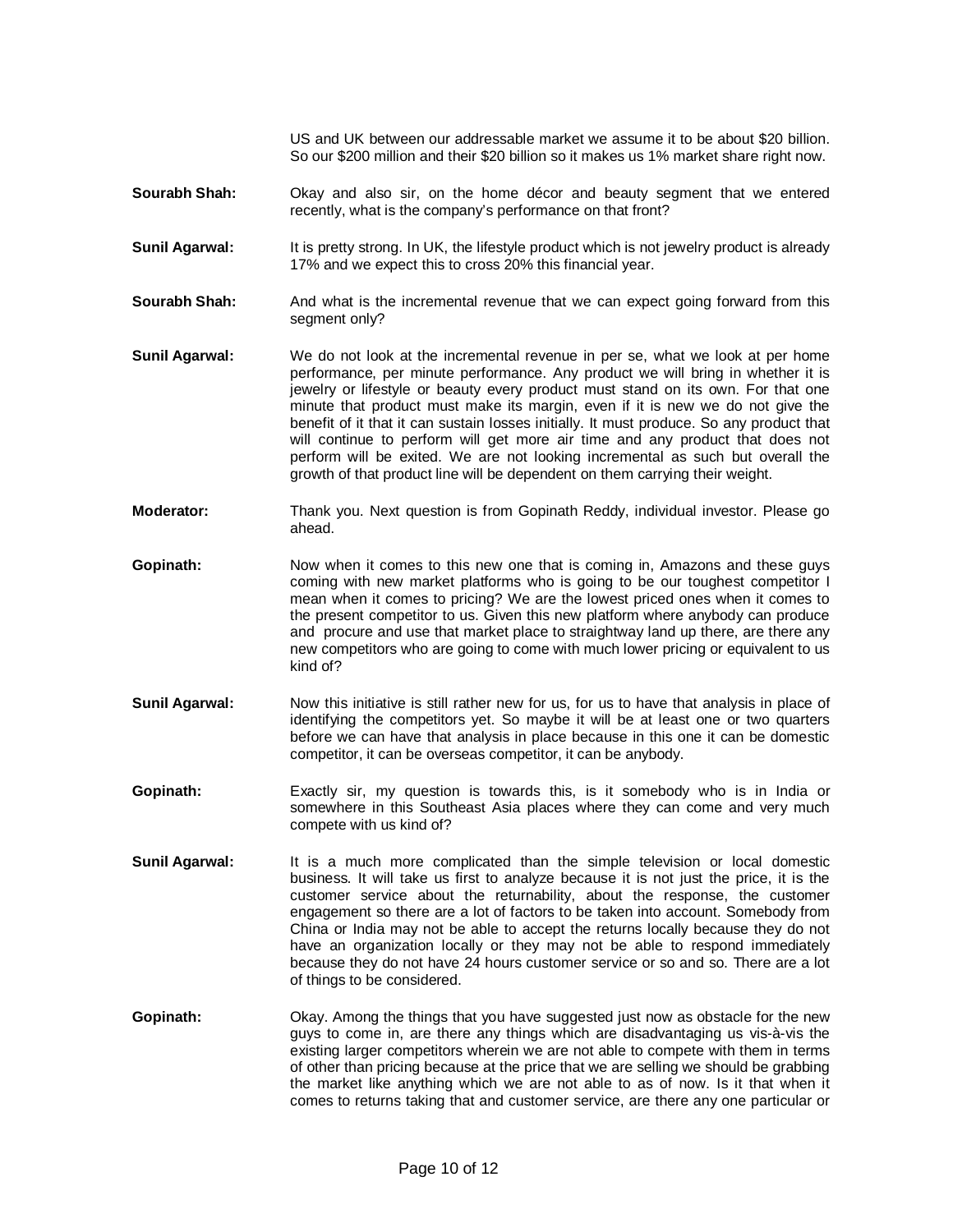two particular things where we are lagging behind vis-à-vis the rest of the guys, whether our pricing is too low compared to anybody and still we are not getting it up to the extent?

**Sunil Agarwal:** Yes. We do not have any visibility of anything lacking. Of course we can continue to grow in every area whether it is logistics, or customer service or e-com marketing so of course we are learning every day and evolving every day. But the fact is that e-business is very sticky business and sticky in the sense the customer who has affinity with a particular host they stick to that. So changing from one particular TV channel to the next one is not an easy task. And you will see that from the result that we are selling 27 times a year to a customer, 27 pieces a year to a customer which is very high because of them that happens because of the stickiness.

> To acquire customers from other players, other TV companies is not easy because of that loyalty. But it is easy to acquire new customers coming in and keeping them with us for a longer time and that has been our focus. Now going to the market place e-commerce and market place the loyalty there in those market places is relatively lower because there is no association with the host because our hosts are live and people text and they respond back and there is to and fro communication. So that is a new market place still to be seen how much engagement we can do but in television the engagement is very deep and with the time as we become as our longevity in TV business is longer I am sure and confident that we will have more and loyal customers year-over-year.

- **Gopinath:** Okay thank you. I have one more question. This is regarding the viewership. You were saying to somebody else's question that we pick and choose and churn the customer to whom this TV rely happens, is it that we can choose the individual subscribers to the TV channel or we have to shift it area wise, is it 10% movement from churning will be keeping on happening?
- **Sunil Agarwal:** Yes, so it is always area wise. So sometimes city wise, sometimes national wise, so sometimes region wise. So in TV does not have capability of broadcasting to an individual a particular feet.
- **Moderator:** Thank you. Next question is from the line of Chirag Lodaya from Valuequest Investment Advisors. Please go ahead.
- **Chirag Lodaya:** I have one question on tax rate. What is the guidance for FY18 tax rate and what is the reason for very low tax rate just 12% of the PBT?
- **Puru Aggarwal:** This financial year the SEZ in Jaipur is up and running so that is one reason there has been efficiency in tax. And going forward also that is going to be there but since we are expecting better profits going forward on account of the low doubledigit growth. So which means that profits in overseas will also go up which will give tax at full rate. We expect it to be 20% plus, minus 2%.
- **Chirag Lodaya:** Okay and what is the tax rate in US and UK currently for us?
- **Puru Aggarwal:** So you can average out and it is about 35%.
- **Moderator:** Thank you. As there are no further questions from the participants, I would now like to handover the floor to the management for their closing comments. Over to you, sir.